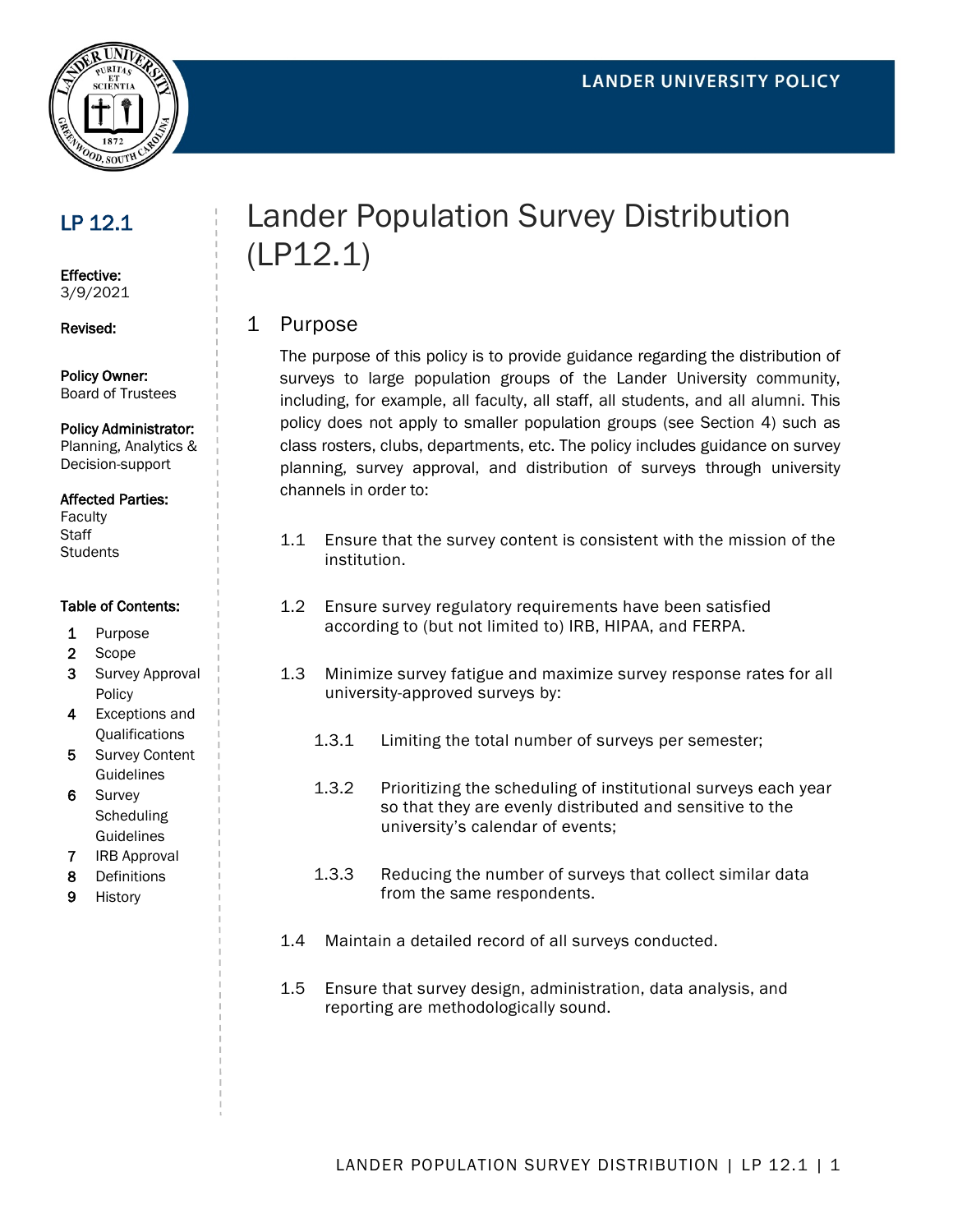## 2 Scope

- 2.1 Survey creators, distributors, and data collectors
	- 2.1.1 All faculty, staff, and students who wish to post a survey (or link to a survey) through official university communication channels, including but not limited to email, websites, digital signage, printed materials, campus portal, content management system, or relationship management system.
- 2.2 Lander populations surveyed
	- 2.2.1 Large population groups only

All surveys sent to any of the university's large population groups, including but not limited to:

- All employees
- All faculty
- All staff
- All students
- All alumni (see Section 4.3)
- All donors (see Section 4.3)

## 3 Survey approval policy

- 3.1 No survey, as defined within the scope of this policy, may be posted to any of the university's large population groups without approval from the university survey administrator. All exceptions to this policy are found in Section 4 below.
- 3.2 Effective May 16, 2021, the distribution of unofficial surveys for faculty research, faculty projects, or other faculty-led initiatives through any of the university's large population groups defined in Section 2.2.1 is prohibited.
- 3.3 The distribution of unofficial surveys for staff research, staff projects, or other staffled initiatives through any of the university's large population groups defined in Section 2.2.1 is prohibited.
- 3.4 The distribution of unofficial surveys for student research, class projects, or other student-led initiatives through any of the university's large population groups defined in Section 2.2.1 is prohibited.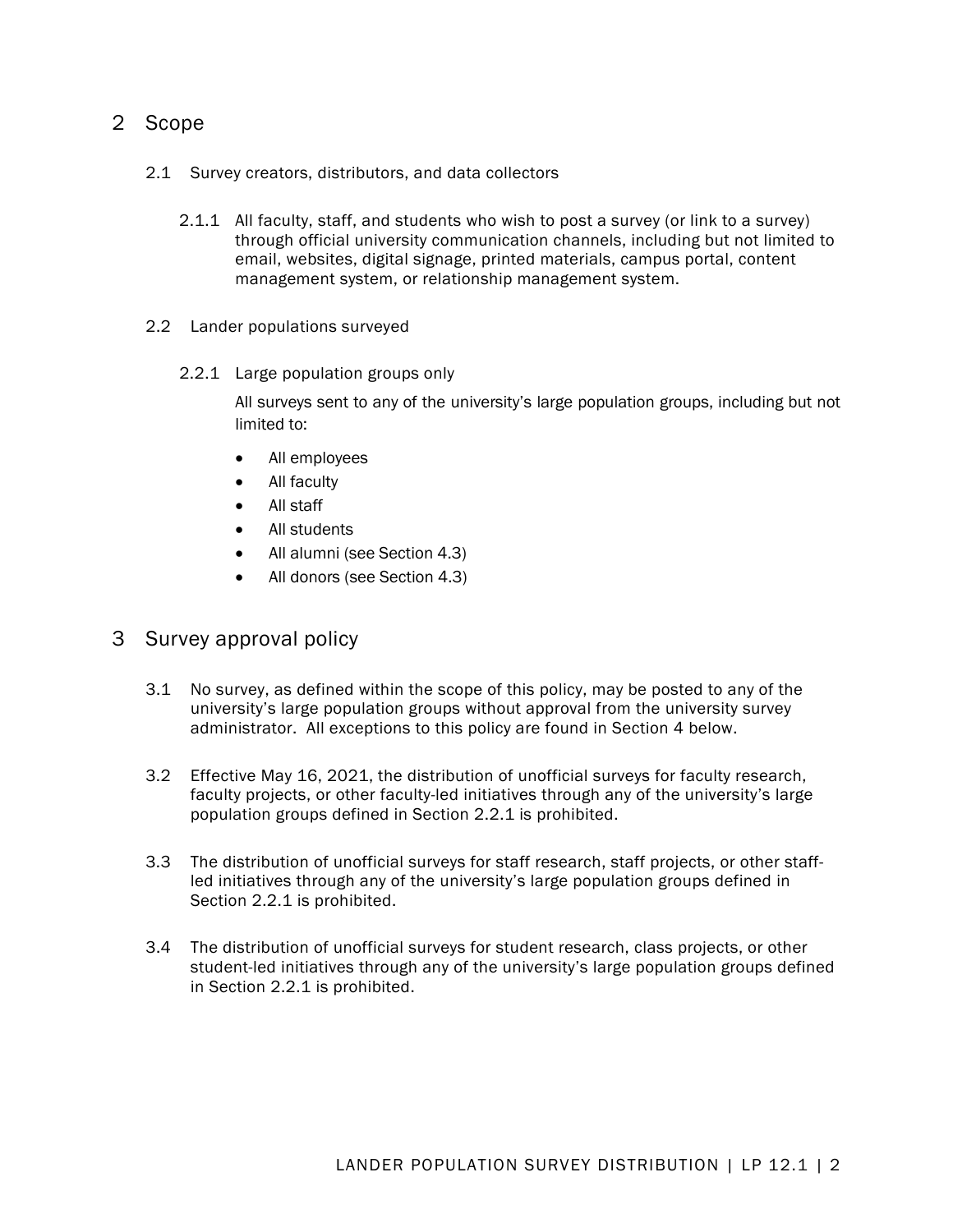- 3.5 All requests for survey approval should be submitted on the **Lander Population** Survey [Distribution Approval Form.](https://www.cognitoforms.com/LanderUniversity3/LanderUniversitySurveyDistributionApprovalForm)<sup>[1](#page-2-0)</sup> For reference, the online form includes the following required fields:
	- Requestor's name
	- Requestor's email address
	- Requestor's department
	- Preferred dates for survey distribution
	- A copy of the proposed survey that includes all proposed survey questions via an attachment (PDF, Word, Excel, text file)
	- IRB approval indicator (optional)
	- Survey software/tool to be used
	- Description of how the data are to be used (e.g., research, assessment, feedback)
	- Description of how the data are to be stored.
	- Population(s) to be surveyed
	- Large population distribution list(s) to be utilized
	- A description of any planned incentive programs for potential respondents
	- Will this survey be repeated or is a one-time only
- 3.6 The university survey administrator, in consultation with the necessary stakeholders, will approve or deny the request and will contact the requestor with additional instructions.
- 3.7 The university survey administrator will maintain the master survey schedule.
- 3.8 The university survey administrator will maintain a record of all survey requests with current and final disposition status.

## 4 Exceptions and qualifications

4.1 Distribution to smaller populations

This policy only applies to surveys sent to any of the university's large population groups (via one of Lander's email lists, for example) outlined in Section 2.2.1. Examples of small population groups that are exempt from this policy and that do not require approval from the university survey administrator include but are not limited to:

- 4.1.1 Division-, college-, or department-level surveys
- 4.1.2 Surveys distributed to classes, clubs, groups, committees, and opt-in lists

 $\ddot{\phantom{a}}$ 

<span id="page-2-0"></span><sup>1</sup> Lander Population Survey Distribution Approval Form:

<https://www.cognitoforms.com/LanderUniversity3/LanderUniversitySurveyDistributionApprovalForm>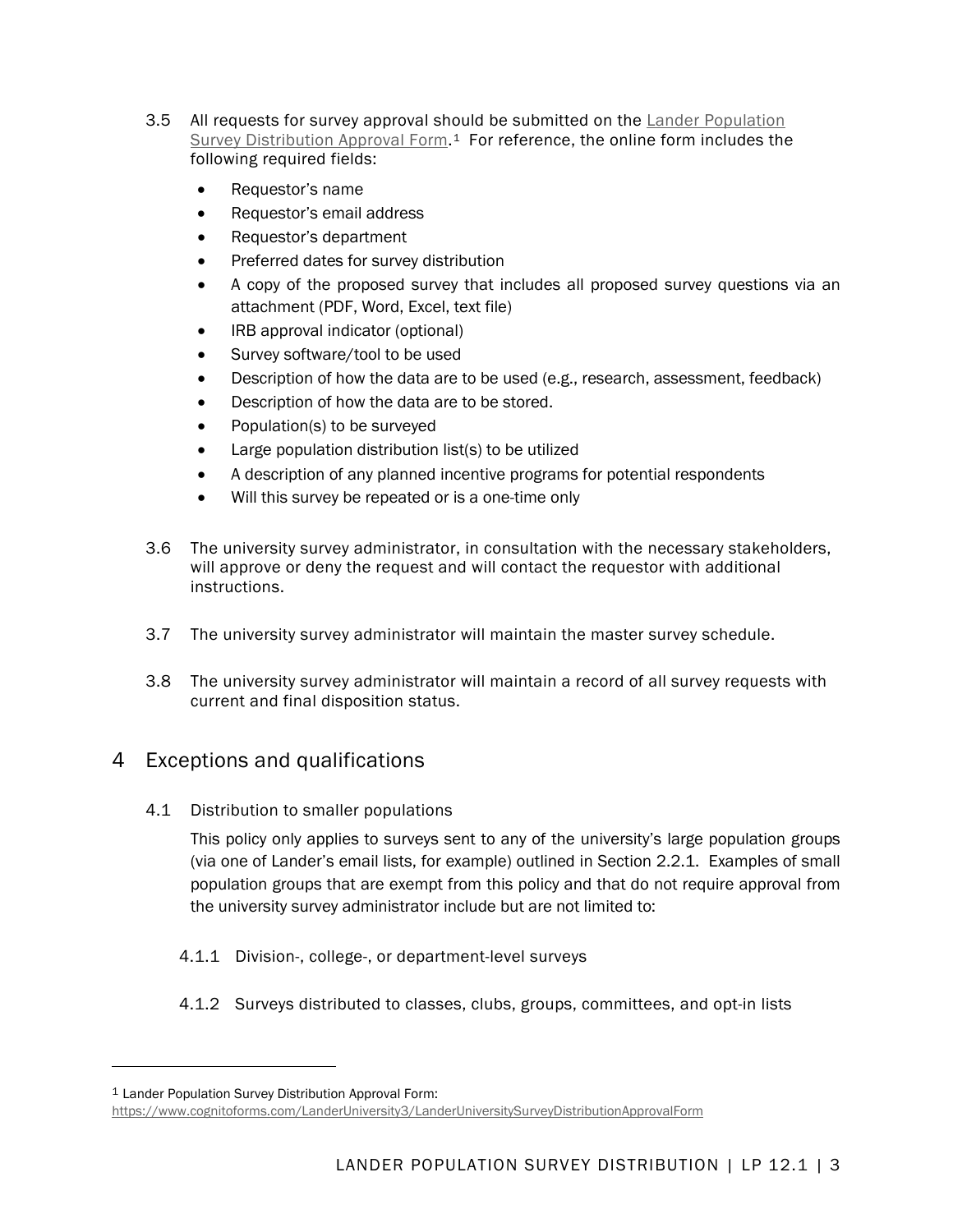#### 4.2 University Advancement surveys

Surveys sent to any University Advancement lists (e.g., alumni, donors, friends of the university) must receive prior approval from the Vice President of University Advancement and do not require approval from the university survey administrator.

## 5 Survey content guidelines

- 5.1 By default, unless otherwise specified in the survey, survey creators should be aware that all survey participants presume that their responses will be anonymous. If a survey is not anonymous, it must contain the following statement at the beginning of the survey: "This survey is not anonymous and survey responses can be associated with the identities of individual respondents."
- 5.2 If the survey seeks to collect students' personal or course-required research data, or a faculty member's personal or tenure-related research data, the survey creator must contact the **IRB chair<sup>[2](#page-3-0)</sup>** to determine if IRB approval of the survey is required.

## 6 Survey scheduling guidelines

6.1 In order to prioritize the scheduling of institutional surveys so that all surveys sent through the university's large population (see Section 2.2.1) distribution channels are evenly distributed and sensitive to the university's calendar of events (see Section 1.3.2), it is recommended that survey creators submit survey approval requests as soon as possible, preferably several months in advance of a target release date.

## 7 IRB approval

1

- 7.1 All questions related to the need for prior IRB approval of a survey should be directed to the **IRB** Chair.<sup>[3](#page-3-1)</sup>
- 7.2 IRB-approved surveys

Survey creators, whose surveys have gone through the IRB approval process and who wish to distribute or publish links to the survey through any of the university's large population email lists (see Section 2.2.1) must complete the Lander Population Survey Distribution Approval Form and obtain approval and scheduling guidance from the university survey administrator before sending the survey through any of those channels.

<span id="page-3-0"></span><sup>2</sup> Lander University IRB page[: https://www.lander.edu/about/offices-departments/academic-affairs/institutional-review](https://www.lander.edu/about/offices-departments/academic-affairs/institutional-review-board)[board](https://www.lander.edu/about/offices-departments/academic-affairs/institutional-review-board)

<span id="page-3-1"></span><sup>3</sup> Lander University IRB page[: https://www.lander.edu/about/offices-departments/academic-affairs/institutional-review](https://www.lander.edu/about/offices-departments/academic-affairs/institutional-review-board)[board](https://www.lander.edu/about/offices-departments/academic-affairs/institutional-review-board)